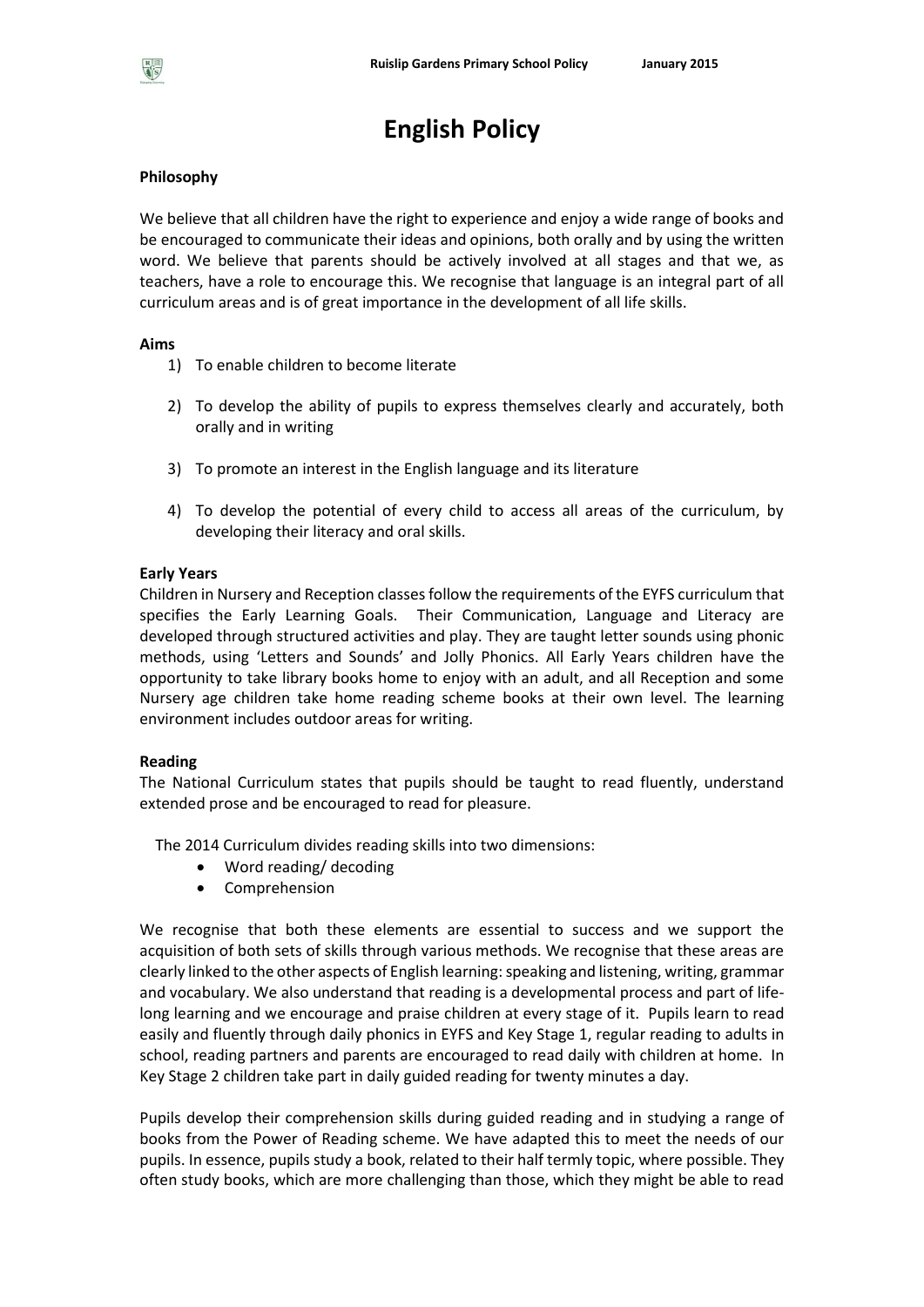

independently. They will use this book as the basis for reading, writing, speaking and listening tasks.

Reading for pleasure is promoted throughout the school through classroom reading corners, whole class texts; library visits and guided reading sessions. Priority readers are identified through the RAG readers' scheme, ensuring that those that need the most support are given it.

# **Library**

In the school library there are a variety of reference and fiction books available to support the children in their learning and enjoyment of books. In EYFS and Key Stage 1, the library is used at story time by individual classes on a rota basis. Children in Key Stage 2 are able to borrow books from the library to read at home.

Each classroom has its own collection of books carefully selected to be suited to the abilities and interests of the children in that class. The P.T.A. provides an annual budget part of which is used to update and maintain the reading resources for both Key Stages. The classroom and library collections should also be supplemented through use of the School Library Service.

# **Writing**

The National Curriculum states that pupils should:

- Develop the stamina and skills to write at length.
- Use accurate spelling and punctuation.
- Be grammatically correct.
- Write in a range of ways and purposes including narratives, explanations, descriptions, comparisons, summaries and evaluations.
- Write to support their understanding and consolidation of what they have heard or read.

The 2014 Curriculum divides writing skills into two dimensions:

- Transcription (spelling and handwriting)
- Composition (articulating ideas in speech and writing)

We recognise that both these elements are essential to success and we support the acquisition of both sets of skills through various methods. We recognise that these areas are clearly linked to the other aspects of English learning: speaking and listening, reading, grammar and vocabulary.

## **Transcription**

## Spelling

Spelling is an essential part of the English teaching at Ruislip Gardens. In the EYFS up to Year 3 discrete Synthetic Phonics lessons are taught. These lessons give children the tools to be able to spell words by segmenting them and then blending them. Children receive weekly spellings in line with the national curriculum appendix for spelling, these are assessed each week.

## Grammar

Grammar is embedded throughout the curriculum in both key stages. In Key Stage 1, children are taught grammar in the form of games and activities in English lessons. In Key Stage 2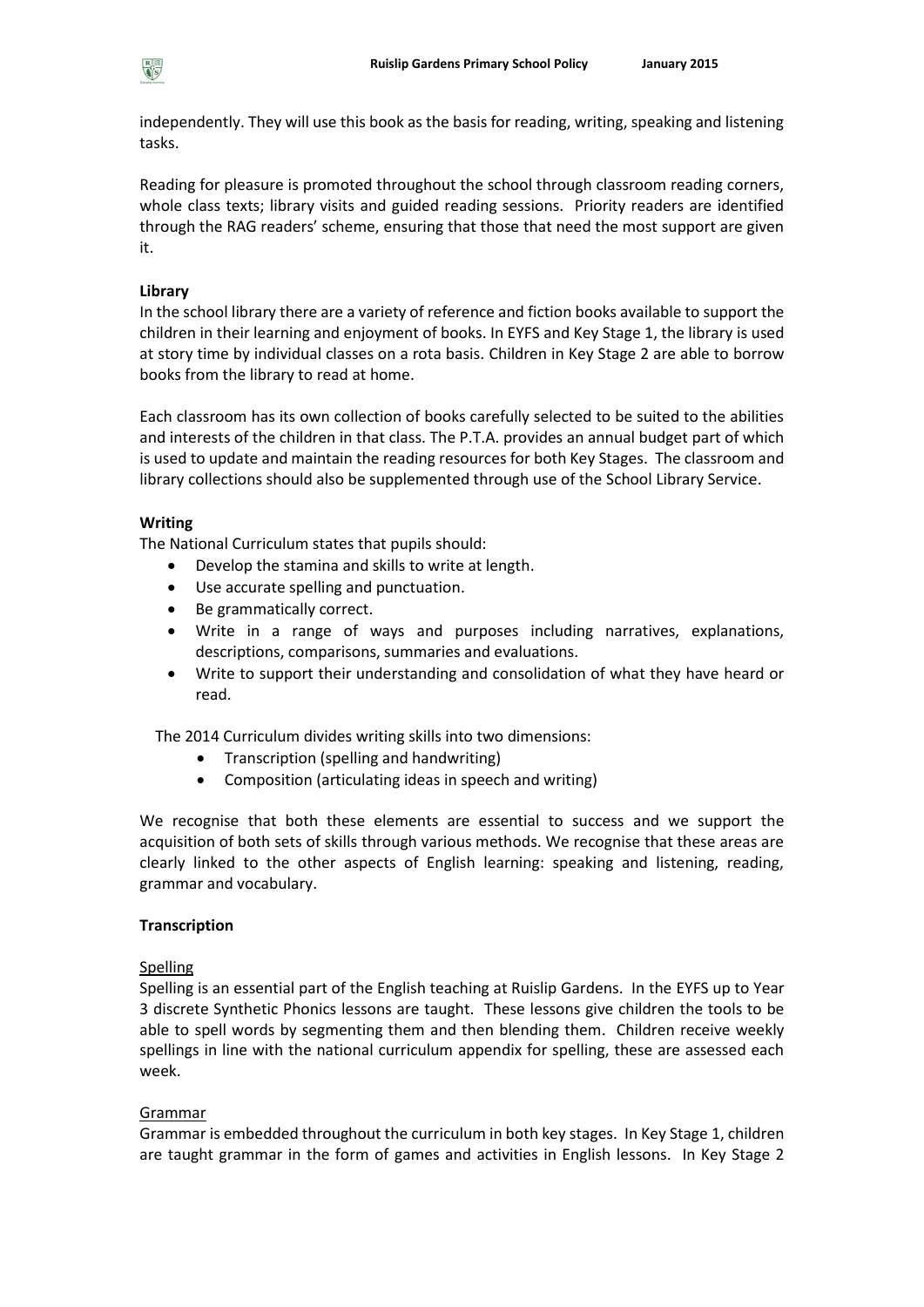children partake in weekly discrete grammar lessons; these sessions are in line with the curriculum expectations for grammar.

# **Handwriting**

Handwriting is a skill that is taught across the school. From the EYFS children practise letter formation and fine motor skills. In Key Stages 1 and 2 children further develop these skills including joined handwriting during a weekly handwriting lesson. There is also a high focus on presentation. Children are given extra support for handwriting if required.

# **Composition**

At Ruislip Gardens, we believe that children should be given opportunities to express themselves both orally and in written form. Using the Power of Reading scheme as a basis, teachers endeavour to teach high quality English lessons to scaffold children's talk and writing. High quality talk leads to outstanding work, teachers spend time modelling talking for writing and provide children with opportunities to acquire new vocabulary. We use high quality texts, modelling and shared writing to demonstrate good practice. Drama and role play are essential parts of English teaching in our school, helping children to talk before writing and developing a deeper understanding. Written tasks are differentiated to support those that need it and to stretch the more able. Children are provided with success criteria and set targets to aim for in their writing. Classes are encouraged to become editors, finding ways of self and peer assessing their work.

## **Planning**

In Key Stage 1 and Key Stage 2 teachers plan together using the new National Curriculum framework. All aspects of English are covered in the planned lessons including reading, writing, poetry, speaking and listening, drama, role play and a love of reading is promoted through the use of 'Reading for Pleasure'. Children in Key Stage 2 will be taught a discrete Grammar, Spelling and Punctuation lesson weekly.

All teachers complete a half termly overview and then complete weekly plans. All teachers have access to the Power of Reading scheme, which provides key texts and accompanied planning. This scheme provides the basis for planning but requires teachers to edit as appropriate. An overview of books covered can be obtained from yearly curriculum maps.

Teachers in EFYS and Key Stage 1 use the guided reading schemes Rigby Stars and Bug Club and in Key Stage 2 teachers use Bug Club. These sessions are supplemented through the planning of grammar activities and independent tasks.

## **Marking**

Teachers provide high quality next steps marking which provides constructive feedback to children and helps them to know where to improve. Children respond to these comments where appropriate. It is expected that teachers will provide next steps after extended pieces of writing, not in every lesson.

## **Literacy Events**

Throughout the year children take part in various events to support the English curriculum. Each year book fairs are held to provide access to affordable books and encourage parents to engage with the reading process. Children in year 5 and 6 take part in an annual Shakespeare workshop and see the play being performed in the theatre.